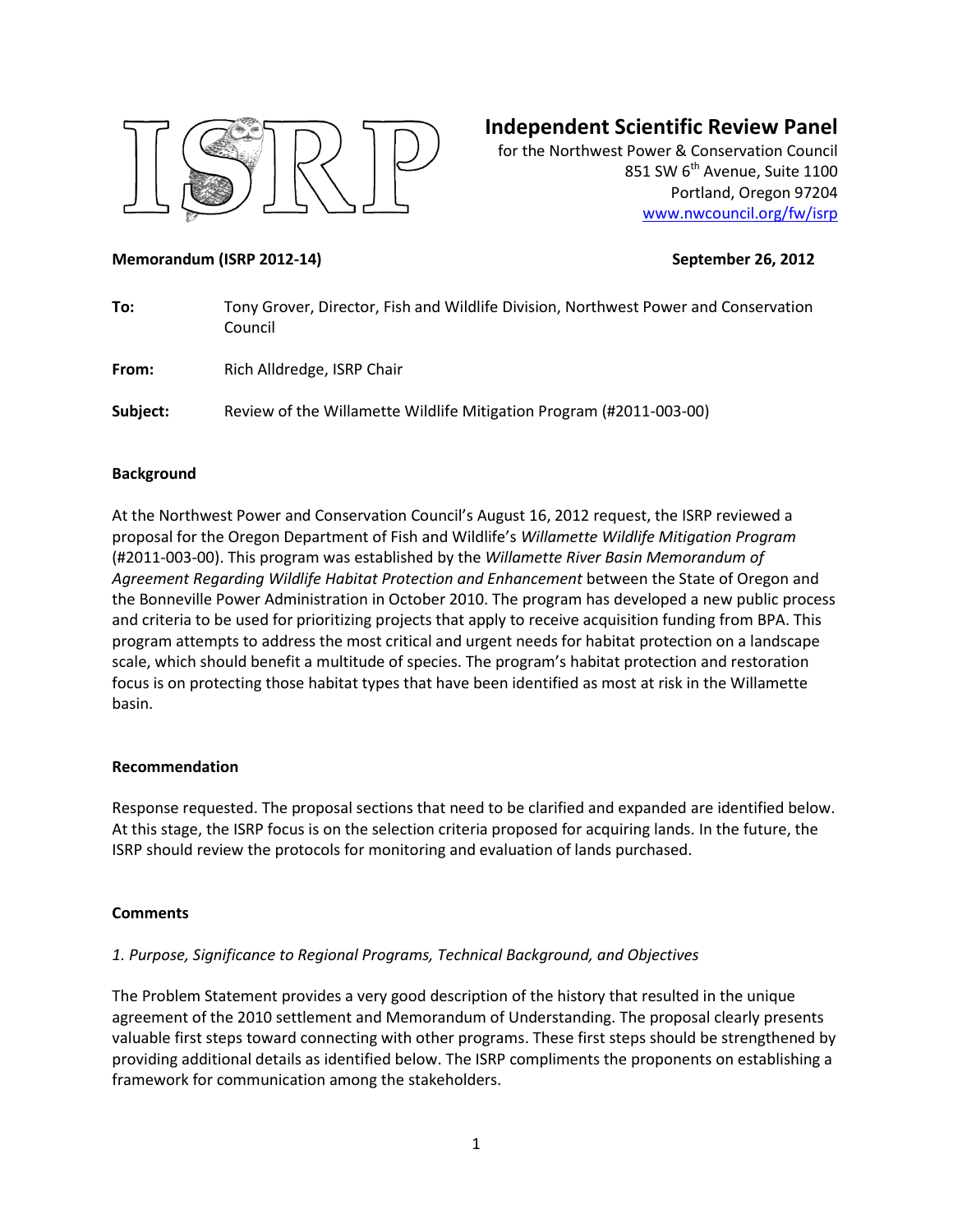Technical background responses: Table 1 is a reasonable beginning to presenting information and literature available that describes habitat associations of the focal species selected for this project. The information should be updated periodically and the authors also should develop a synthesis of the information in Table 1. An important step in this synthesis would be the construction of a geographical database that includes current and past distribution of these species in the Willamette Basin, data on population trends over time (e.g. breeding bird surveys, fish surveys, and herptile surveys) and the current and past distribution of focal habitats.

This database would allow the Collaboration Group and the Group to evaluate land purchases relative to focal species and focal habitats (i.e. those habitats identified in the "Habitat type and Current Condition" under selection criteria). The authors should also include data layers that mapped predicted "risk of development" to these habitats. An additional technical improvement requested by the ISRP is the presentation of a review of the past, present, and ongoing restoration activities in the Willamette Valley. ODFW's *Upper Willamette River Conservation & Recovery Plan for Chinook Salmon & Steelhead* makes powerful use of current and desired distribution maps, and the GreenBelt Conservation Plan [\(http://www.greenbeltlandtrust.org/about/goals.html\)](http://www.greenbeltlandtrust.org/about/goals.html) uses data layers to clearly present the relationship between property types in the Valley. Sources of information for data layer construction could be PISCES and the Northwest Habitat Institute.

The current Section VI identifies groups involved in habitat restoration in the Willamette Valley. The ISRP requests that this table be complemented with a section that summarizes ecological and practical approaches to restoration activities in the Willamette Valley. A few documents that could be useful in constructing this summary are the BiOp and the Willamette Valley Conservation Plan. The summary may identify management activities that were successful, those that were unsuccessful, and activities proposed for future restorations. This summary should capture past and present approaches to restoring the Willamette Valley ecosystem. A good example of work that synthesized existing ecological knowledge and linked this knowledge to management activities is the NMFS Biological Opinion for the Willamette Project.

General comments about objectives are provided immediately below. More details are provided in other sections of the ISRP review.

OBJ-1: Fulfill the objectives of the 2010 MOA

This objective is clearly presented and identified. The goal is to acquire 16,880 acres or more by the year 2025 to fulfill the mitigation requirements of the Willamette MOA. The April 2012 document states that two ODFW staff members were hired to work on this project and have been working on the project since October 2010 indicating a commitment to fulfill the objectives.

 OBJ-2: Long Term Account: Establish a Long Term Account to be used by ODFW after 2025 to maintain acquisition properties and sustain the Willamette Wildlife Mitigation Program

It is not clear if this is the purpose of "Long Term Stewardship Account" mentioned on page 48 of the proposal. The ISRP understands that this is the Stewardship Account referenced in the MOA (see page 73 of the Willamette Wildlife Mitigation Program document). The accounts in use by ODFW and BPA should be more clearly identified and their use better described in the document.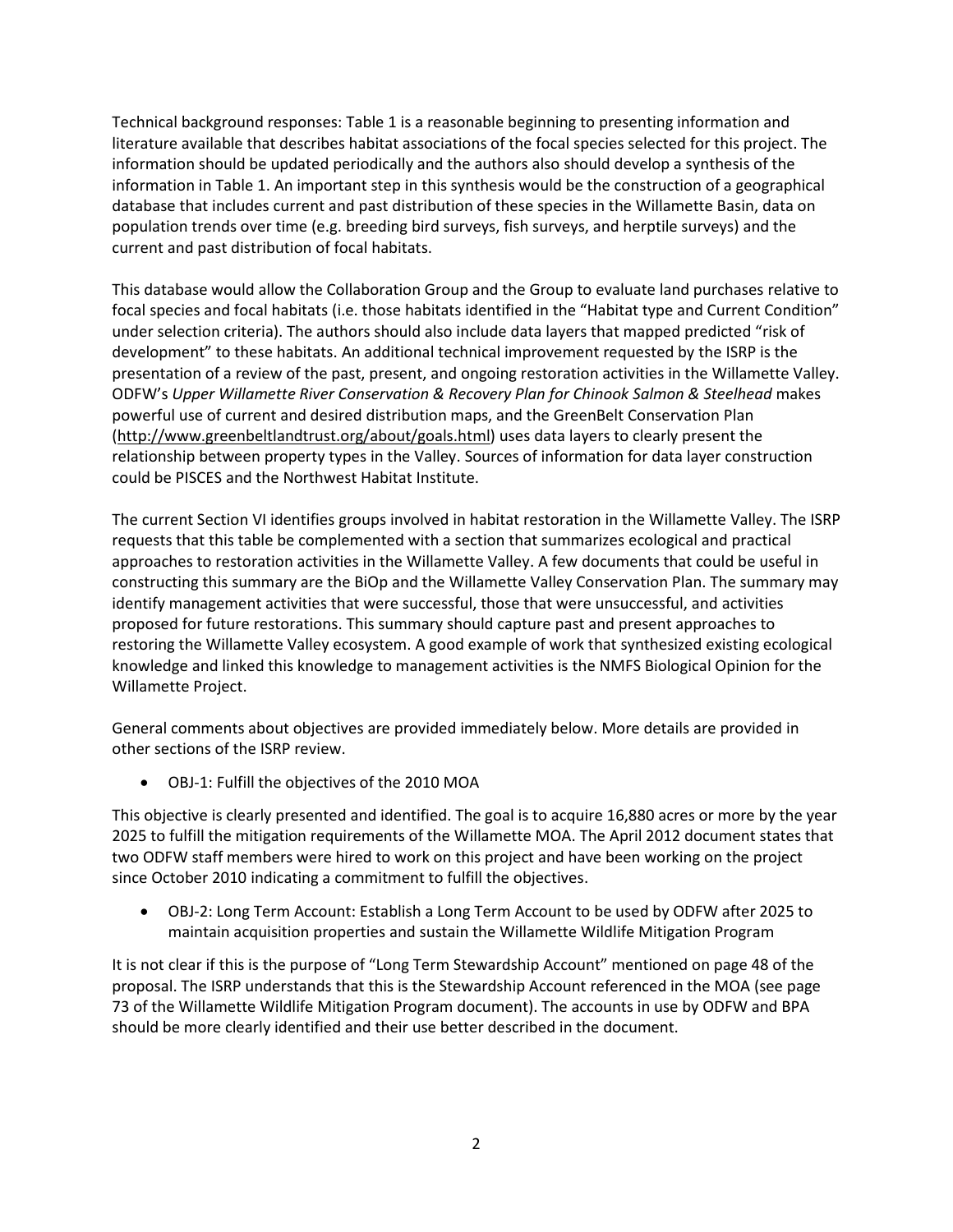OBJ-3: Establish a compliance monitoring program

The purpose of this monitoring program is to assure acquisition properties are being managed in accordance with their easements and restrictions and that the properties provide high quality wildlife habitat according to their individual management plans. More explanation of this monitoring is needed. The ISRP recognizes that program personnel were hired recently, but the history of project land management and subsequent monitoring suggests that this issue needs much immediate attention. The ISRP requests that a general monitoring plan be developed now to highlight approaches planned for use on project lands. The ISRP expects that future proposals will provide monitoring and evaluation details.

 OBJ-4: Project selection criteria: Establish Project selection criteria that have been reviewed by the ISRP

The general goals, group membership, and use of the Land Stewardship account were fairly well identified on page 47 in Attachment 2 of the Willamette Wildlife Mitigation Program, April 2012. At this stage of development, the criteria are described in general terms. In sections that follow, the ISRP requests more specific information about the selection criteria and how they will be used to make purchase decisions.

 OBJ-5: Form a Wildlife Advisory Committee: Form a Wildlife Advisory Committee composed of major stakeholders who will meet on an annual basis and review Willamette Wildlife acquisition using established project criteria in order to make suggestions on project recommendations to ODFW

The proposal identified 41 group members. Because of the large number in the group, the ISRP suggests that the authors outline protocols for participation in the review process. For example, the authors should specify criteria that identify what percentage of the group is to participate when the group makes decisions (i.e., simple majority, plurality, 75% of the group). Given the emphasis on quick decision-making and meeting acreage goals by 2025, the ISRP suggest an annual or semi-annual timeline for proposal review. The protocols could help guide the decision-making process and identify commitments expected from participants. The protocols should identify when, where and how (electronic?) proposals are to be submitted, and when the group plans to evaluate proposals and identify their selections. The timeline would allow groups submitting proposals to plan ahead and would also allow the Proposal Review Group to more clearly identify and plan its workload. The authors should also provide templates for use by parties submitting proposals with templates reflecting the current criteria used for project selection.

### *2. History: Accomplishments, Results, and Adaptive Management*

The history is brief because this project constitutes a new direction, with new staff, for the Program. Results are reported in terms of acres acquired in 2011 and expected in 2012, and the number of projects submitted for consideration in 2013. The total anticipated acquired acreage is on track to reach the goal of at least 16880 acres by 2025.

The nature of adaptive management appears to be one of modifying strategies in response to challenges as they arise. This flexibility in modifying the program is beneficial as long as the changes and rationale for the changes are clearly communicated with all interested parties and continuing evaluation takes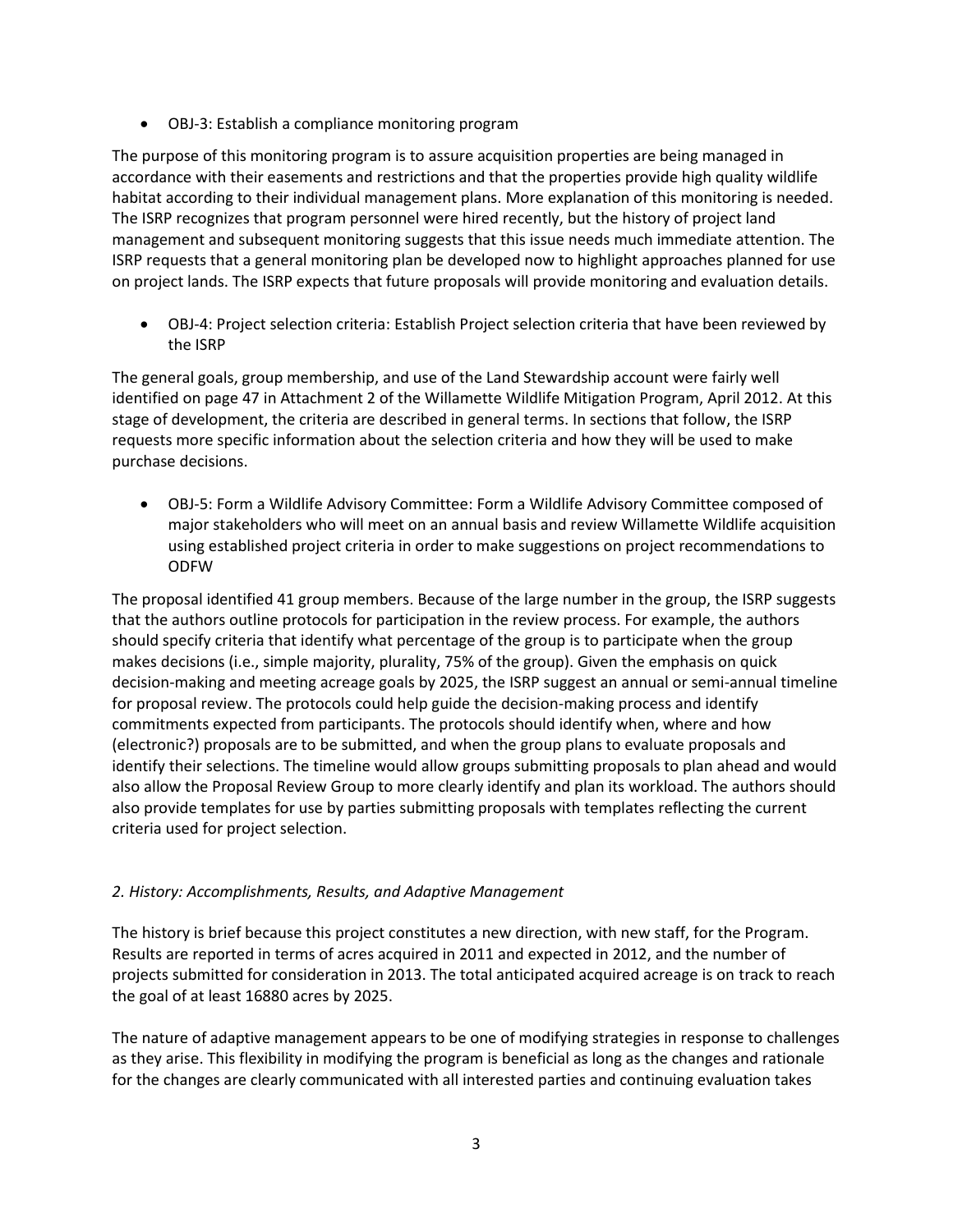place. An example of the use of adaptive management in the Willamette Valley could serve others well and ought to be included in the document.

## *3. Project Relationships, Emerging Limiting Factors, and Tailored Questions for Type of Work (Hatchery, RME, Tagging)*

The description of project relationships is adequate. Emerging limiting factors should include a discussion of the impact of contaminants as well as more discussion of the effect of climate change on program strategies.

### *4. Deliverables, Work Elements, Metrics, and Methods*

The active involvement of major stakeholders in the basin provided a positive approach for development of the proposal. Although involvement of such a large number of participants is time consuming, it is likely a very effective way of providing a broad base of support and involvement for the multi-year program. There appears to be good representation of major interests. One exception to this is the apparent lack of any representation by agricultural interests. They are likely a key player in this effort and representation would be beneficial.

A number of work elements, likely critical to the success of this program, are identified in the proposal, but there is a general lack of specific plans or timelines for their completion. For a program that is already underway and intending to increase activities in the next few years, plans and timelines for work element would help ensure timely completion and incorporation into the program. The lack of fully developed tools that are ready and available for Program application is likely to adversely affect program performance and efficiency. Necessary information includes:

- 1) Discussion of the format and content of management plans that are to be developed for each parcel acquired since signing of the MOA, and if possible for parcels acquired before the MOA. As noted on page 30 of the proposal, these plans will play a key role in driving future monitoring and evaluation and will include a required monitoring section. Information on the time frame for completion of management plans should be specified. A discussion is needed concerning whether updates and revisions to the management plans will be required based on new information or changing conditions. Additional guidance for completion of management plans is critical and will help to facilitate adaptive management of the parcels.
- 2) Details concerning implementation, effectiveness monitoring and evaluation: It appears that this component of the Program is still in the "idea" stage with no established, quantitative monitoring questions, protocols or operational testing. This is a major concern for an aggressive, ongoing project. This will be a complex effort, which is acknowledged by the authors. The proposal identifies a team for development of the monitoring plan. This seems a good idea but will likely require a good deal of time and effort to organize and implement. A specific development plan, with an associated timeline for key activities, is needed to ensure timely completion. One approach would be to identify and develop near-term, "must do" monitoring elements and protocols. This direction could be used for the next 1 to 3 years while the longerterm, full-scale monitoring and evaluation program could be developed and tested. Having a well-designed and operationally tested monitoring program for implementation and effectiveness is necessary for program success and needs to be developed.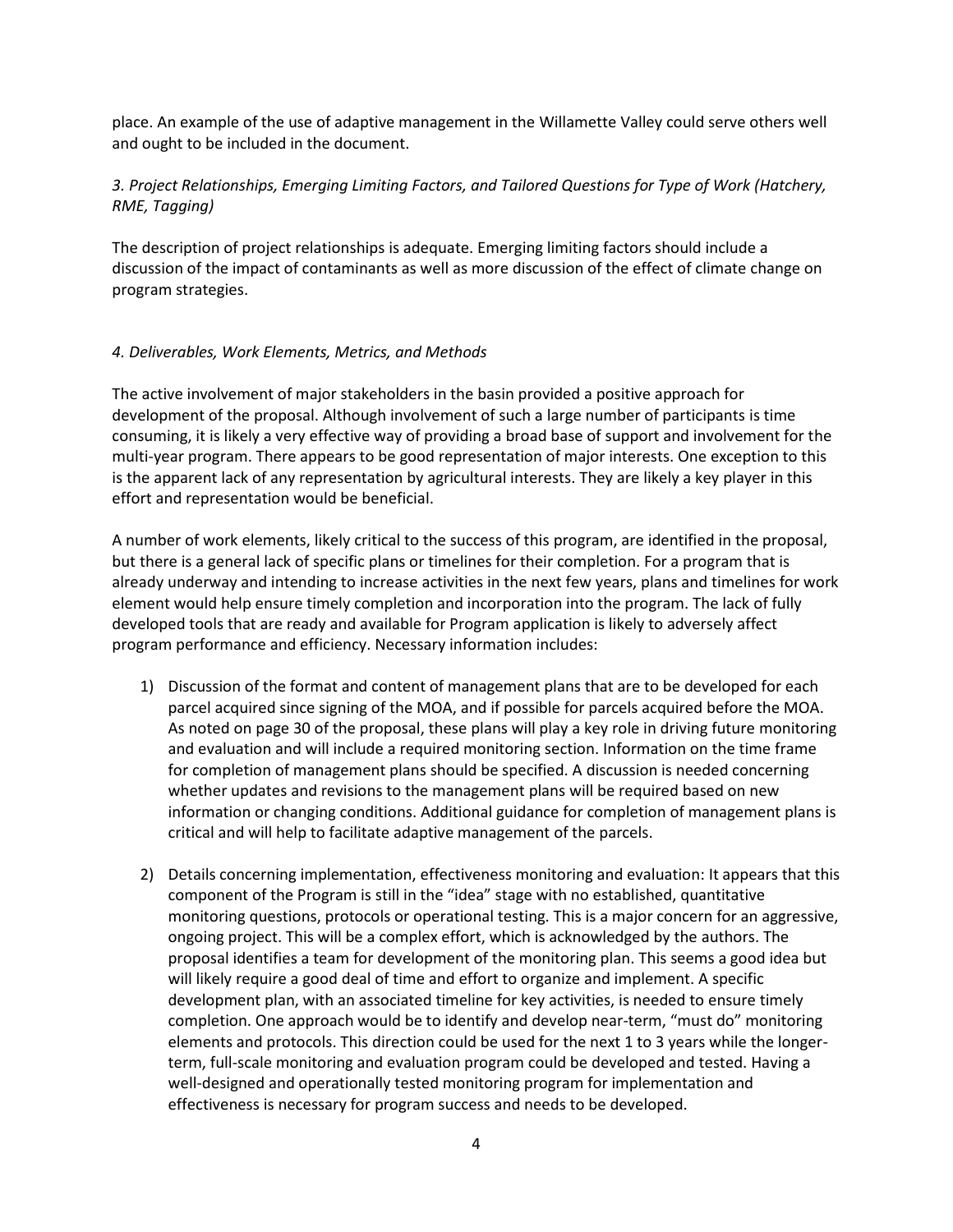As mentioned above, geographic data base, mapping, and data management need to be developed. This is a critical element for success of the program. The proposal provides several examples of needs including real property inventory plus general characteristics of each parcel and protection requirements; baseline condition inventory; annual qualitative assessment; monitoring of habitat quality and fish and wildlife response to protected lands; standardized compliance monitoring and presence-absence surveys of ESA and Strategy species. The data management system will need to be used by variety of data collectors, managers, and the public. There is a critical need to identify or develop such a system for use. Existing mapping, data base, and data management systems already in use in the Columbia River Basin should be evaluated for applicability.

#### *5. Specific Comments on the Acquisition Prioritization Criteria*

The section on Selection Criteria reflects substantial effort to engage a range of stakeholders and to address a wide range of important considerations for selecting parcels for the Program. The ISRP has identified a number of issues that need to be addressed or clarified including:

1) The current selection approach is heavily weighted towards operational/administrative considerations and does not incorporate a number of important ecological considerations, many of which are noted in the proposal or in the Oregon Conservation Strategy. In its current form, only 1 of the 9 model criteria (Habitat Type and Condition) addresses ecological considerations. This represents only 6 of the possible 18 total points assigned by the model.

A number of important ecological considerations are addressed in the section "Program Objectives and Mandatory Requirements." These include: parcel scope and scale to support species at the population scale; parcel size relative to location in a developed landscape; presence of unique or rare habitats or species assemblages; and maintenance or enhancement of protected habitat connectivity. Also, whether a parcel adds to the effective area of an existing conservation area, protected habitat should be considered. One approach to better incorporate these considerations into the model would be to break the criteria model into two components, one addressing ecological considerations and the other addressing operational and administrative considerations. Scores from each could be combined for a total parcel score and used for parcel prioritization. This would allow more careful consideration and ranking of important ecological aspects of each parcel while also addressing important operational and administrative aspects important for long term parcel management.

2) The relation between the section on "Program Objectives and Mandatory Requirements" and "Project Selection Criteria" is unclear. Rather than being mandatory requirements, it is stated that "projects should emphasize" a list of 9 items. The items are a mix of important ecological attributes that likely could be included in the Selection Criteria model (Items 1a, b and c and 2f). Omission of these important ecological attributes in the selection model appears to be an oversight. The proposal states that the Oregon Conservation Strategy forms the basis for the program. Most of the ecological attributes found in the Objectives and Mandatory Requirements section are addressed in these chapters and it is unclear why they were only partially included in the model used to rank parcels. In its current form,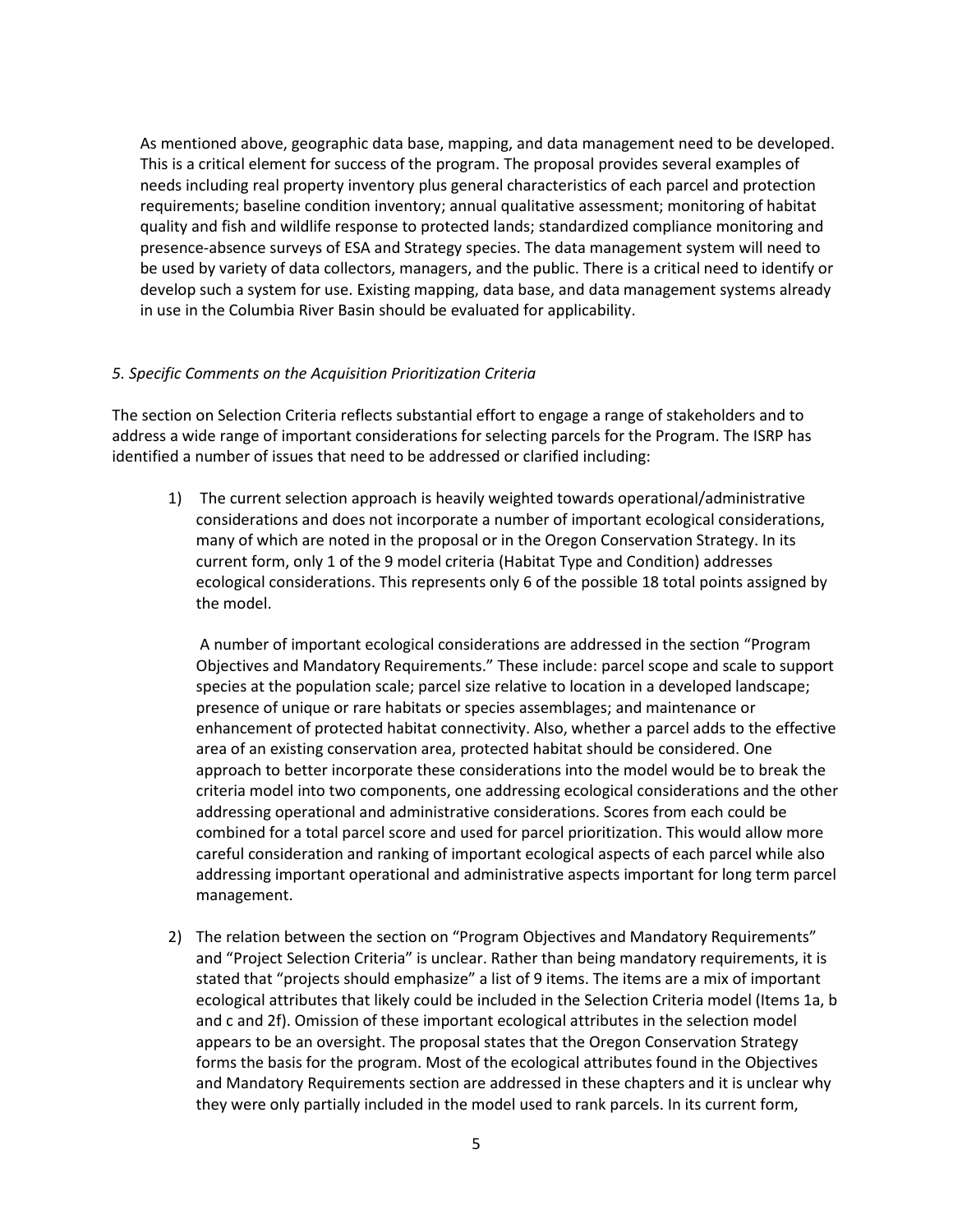these attributes are not given any selection points and presumably do not influence the overall ranking or priority of individual parcels.

- 3) Under "Habitat Type and Condition" there is a strong emphasis for parcels that are intact and fully functioning. These parcels presumably need little or no restoration. However, there are two additional criteria that provide points for restoration of a parcel, namely "Restoration Capability" and "Restoration Project Manager/Conservation Landowner Capability," each with a maximum score of 3 points. It appears that a parcel needing minimal or no restoration could lose up to 6 points for restoration and receive a lower total score which does not appear to make sense.
- 4) Also within the "Habitat type and Condition" criteria a more complete definition of "high resilience level" and a better description of "properly functioning habitat" are needed. The ISRP suggests identifying multiple components and or characteristics that would be expected in habitats that indicate resilience and proper functioning. These may be best provided with examples from the literature or sites in the Willamette Valley that do and do not meet these criteria. As a start, the authors could use NOAA's Properly Functioning Conditions for salmonid habitat as a way to elucidate these habitat features. The ISRP suggests that authors target a minimum size parcel and acknowledge that some species are sensitive to area.
- 5) Currently, the authors make general statements regarding criteria for connectivity among lands as a component of habitat location. Are there priority areas that would help connectivity or is this general statement about connectivity? Are the authors referencing connectivity as it is related to land ownership? Is it related to cover type? The authors should more fully define the idea of providing connectivity among habitats with the planned acquisitions. An example that highlights gaps in connectivity could be a useful in explaining connectivity as a criterion. Some measure of connectivity that would be provided by the purchase should be used as selection criteria.
- 6) The presentation and use of the Acquisition Cost criteria is not clear. It is stated that "The acquisition cost of each parcel will be used along with all of the non-acquisition cost criteria to rank projects each year." The score is in numerical order and is a ratio of non-cost scores to cost per acre for each project. An explanation of what non-cost scores include is needed. Presumably this is the total points for all other criteria /acquisition cost per acre. A summary listing or clarification of these elements is needed. It is also appears that very small differences in scores among projects, could influence numeric rankings in the same manner as relatively large differences. Given the qualitative nature of many of the individual criteria rankings, further discussion is warranted.
- 7) Cultural values as a selection criterion need to be better defined and described in the current document. The tribes will be instrumental in these determinations and should be included in this effort.
- 8) The 10% dual benefits standard as agreed upon in the MOA should be more fully developed, so that this is clear to all parties. If 10% of the funds are to have dual benefits some formula for evaluation of this standard should be clearly presented.